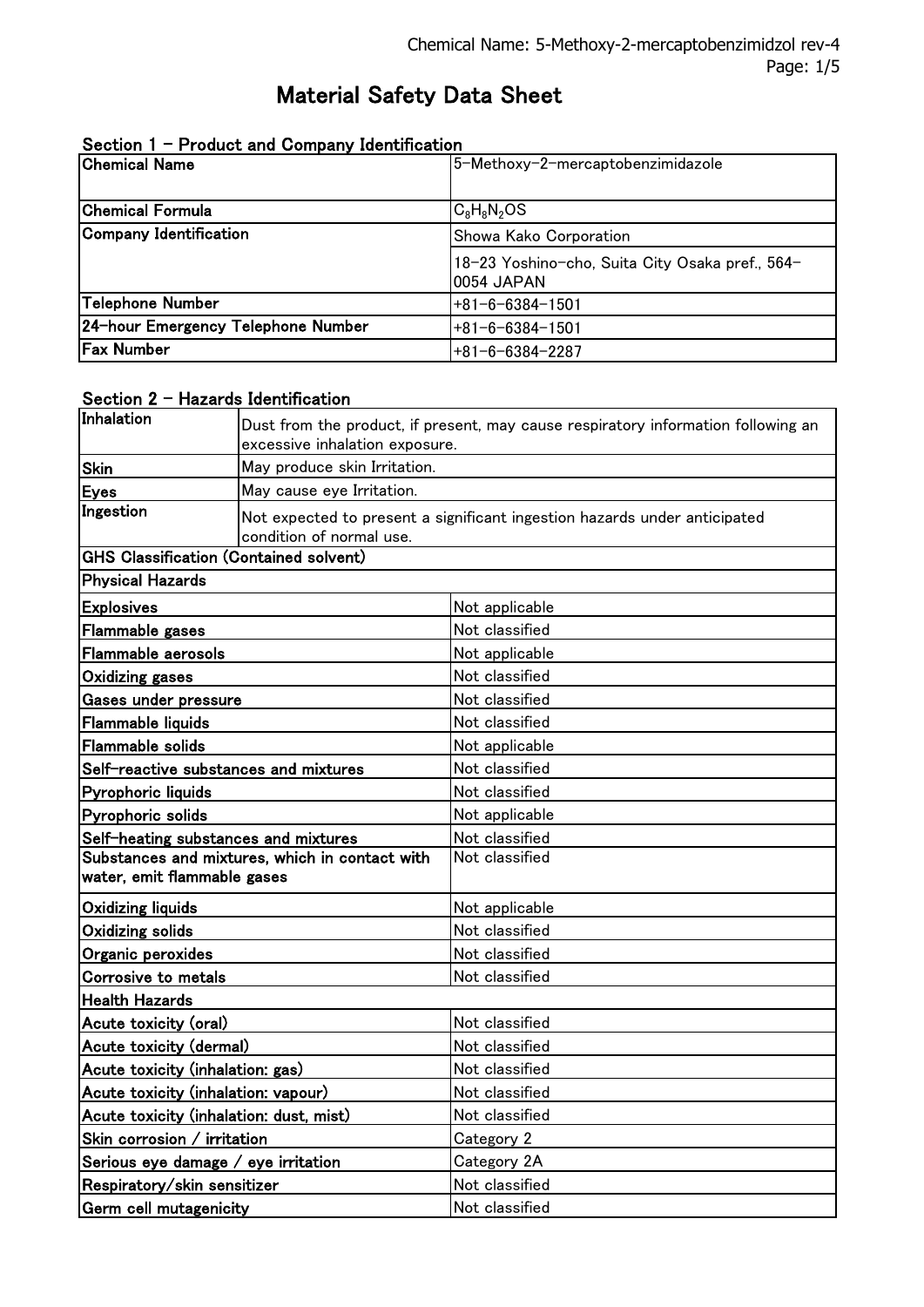| Carcinogenicity                                                       |                                                                                                                                     | Not classified                                                             |
|-----------------------------------------------------------------------|-------------------------------------------------------------------------------------------------------------------------------------|----------------------------------------------------------------------------|
| Toxic to reproduction                                                 |                                                                                                                                     | Not classified                                                             |
| Specific target organs/systemic toxicity following<br>single exposure |                                                                                                                                     | Not classified                                                             |
| repeated exposure                                                     | Specific target organs/systemic toxicity following                                                                                  | Not classified                                                             |
| <b>Aspiration hazard</b>                                              |                                                                                                                                     | Not classified                                                             |
| <b>Environmental Hazards</b>                                          |                                                                                                                                     |                                                                            |
|                                                                       | Hazardous to the aquatic environment (acute)                                                                                        | Not classified                                                             |
|                                                                       | Hazardous to the aquatic environment (chronic)                                                                                      | Not classified                                                             |
| <b>GHS Symbol</b>                                                     |                                                                                                                                     |                                                                            |
| Signal word                                                           |                                                                                                                                     | Warning                                                                    |
| <b>Hazard statements</b>                                              |                                                                                                                                     |                                                                            |
|                                                                       | H315 Causes skin irritation                                                                                                         |                                                                            |
| H319                                                                  | Causes serious eye irritation                                                                                                       |                                                                            |
| <b>Precautionary Statements</b>                                       |                                                                                                                                     |                                                                            |
| P264                                                                  | Wash hand and face, etc. thoroughly after handling.                                                                                 |                                                                            |
| P280                                                                  |                                                                                                                                     | Wear protective gloves/protective clothing/eye protection/face protection. |
| <b>Response Statements</b>                                            |                                                                                                                                     |                                                                            |
|                                                                       | P302+P352 IF ON SKIN: Wash with plenty of soap and water.                                                                           |                                                                            |
|                                                                       | P332+P313 If skin irritation occurs: Get medical advice/attention.                                                                  |                                                                            |
|                                                                       | P362 Take off contaminated clothing and wash before reuse.                                                                          |                                                                            |
| P305+P351+P338                                                        | IF IN EYES: Rinse cautiously with water for several minutes. Remove contact<br>lenses, if present and easy to do. Continue rinsing. |                                                                            |
|                                                                       | P337+P313 If eye irritation persists: Get medical advice/attention.                                                                 |                                                                            |
| <b>Storage Statements</b>                                             |                                                                                                                                     | None                                                                       |
| <b>Disposal Statements</b>                                            |                                                                                                                                     | None                                                                       |

# Section  $3$  - Composition / Information on Ingredients

| Chemical Name | 5-Methoxy-2-mercaptobenzimidazole |
|---------------|-----------------------------------|
| CAS#          | $37052 - 78 - 1$                  |
| JN #          | Not applicable                    |

# Section 4 - First Aid Measures

| Eyes      | Immediately flush eyes with copious amounts of water for at least 15<br>minutes, occasionally lifting the upper and lower eyelids. Consult with<br>ophthalmologist.                   |
|-----------|---------------------------------------------------------------------------------------------------------------------------------------------------------------------------------------|
| Skin      | Flush skin with plenty of water for at least 15 minutes while removing<br>contaminated clothing and shoes. Wash clothing before reuse. Consult with a<br>physician if symptoms occur. |
| Ingestion | Immediately wash mouth with plenty of water and give $1 - 2$ cupfuls of milk or<br>water if victim is conscious and alert. Consult with a physician.                                  |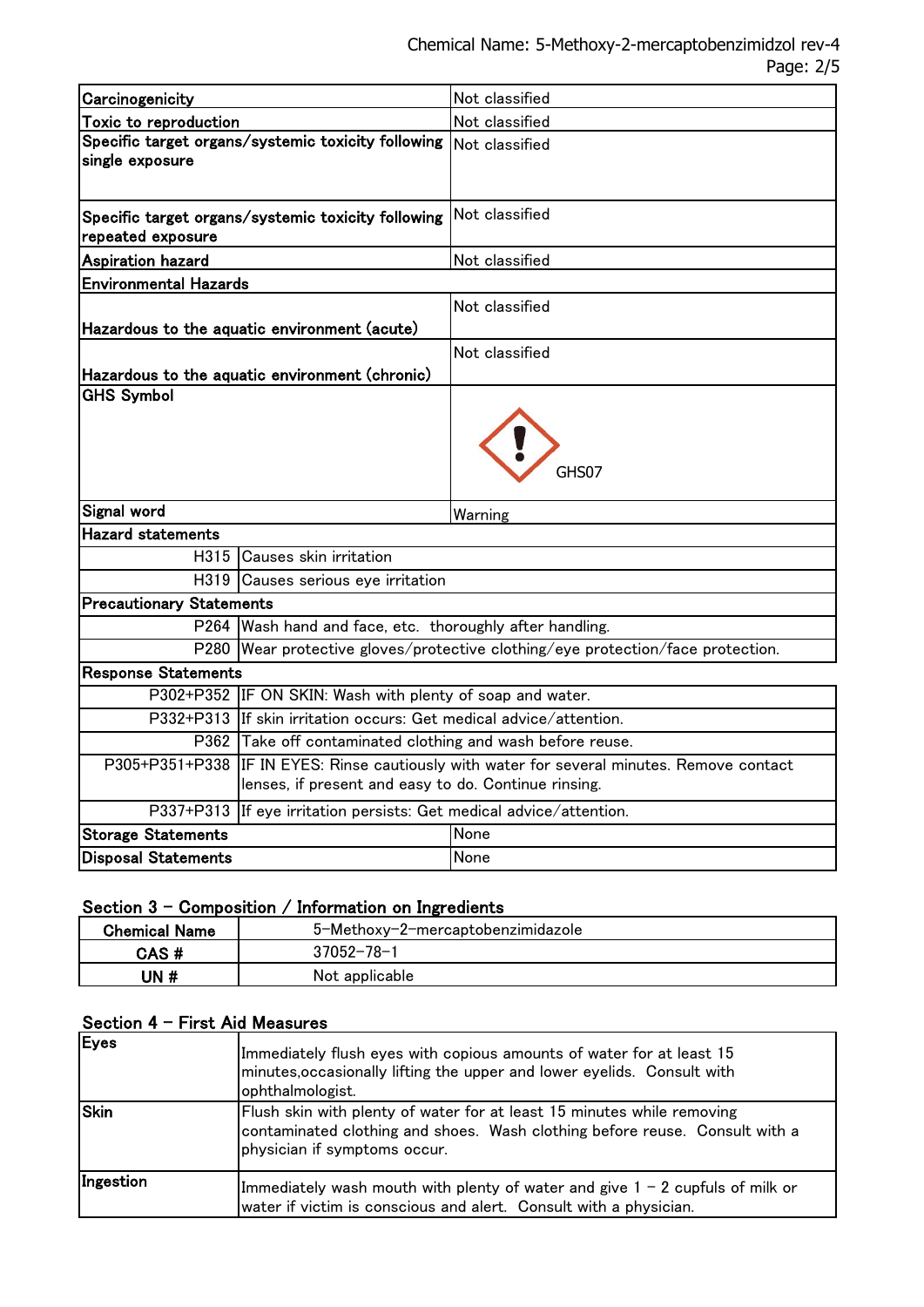| Inhalation |                                                                                     |
|------------|-------------------------------------------------------------------------------------|
|            | [Remove to fresh air, wash out nasal aperture and mouth with plenty of water. If    |
|            | breathing is difficult, give artificial respiration. If not breathing, give oxygen. |
|            | Consult with a physician.                                                           |

# Section  $5$  - Fire Fighting Measures

| <b>Flash Point</b>                |       | <b>INo data found</b>                                                                                                        |  |
|-----------------------------------|-------|------------------------------------------------------------------------------------------------------------------------------|--|
| Autoignition                      |       | None                                                                                                                         |  |
| <b>Explosion Limits</b>           | Lower | No data found                                                                                                                |  |
|                                   | Upper | No data found                                                                                                                |  |
| <b>Extinguishing Media</b>        |       | Water, powder, carbon dioxide, foam                                                                                          |  |
| <b>Fire Fighting Instructions</b> |       | Avoid non-fire fighting equipped personnel to enter. Extinguish<br>upwind from the fire wearing appropriate protective gear. |  |

#### Section 6 - Accidental Release Measures

| Spills/Leaks | Evacuate spill area. Provide adequate ventilation. Wear self-contained breathing |
|--------------|----------------------------------------------------------------------------------|
|              | apparatus, rubber boots and heavy rubber gloves. Sweep up, place in a bag and    |
|              | hold for waste disposal. Avoid raising dust. Do not contact with skin. Do not    |
|              | linhale. Wash spill site after material pickup is complete.                      |
|              |                                                                                  |
|              |                                                                                  |

#### Section  $7 -$  Handling and Storage

| <b>Handling</b> | Wear appropriate protective gear. Do not contact with eyes, skin and on clothing.<br>Do not inhale. Handle with care. Wash mouth and hand after handling the<br>material. |
|-----------------|---------------------------------------------------------------------------------------------------------------------------------------------------------------------------|
| Storage         | Keep container tightly closed. Avoid such conditions as direct sunlight and high<br>piling. Store in low-humid, low-temperature area.                                     |

# Section 8 - Exposure Controls / Personal Protection

|                               | Engineering Controls Facilities storing or utilizing the material should be equipped with an eye wash<br>facilities and a safety shower. Use adequate ventilation to keep airbone<br>concentrations low. |  |
|-------------------------------|----------------------------------------------------------------------------------------------------------------------------------------------------------------------------------------------------------|--|
| <b>Exposure Limits</b>        | Not data found                                                                                                                                                                                           |  |
| Personal Protective Equipment |                                                                                                                                                                                                          |  |
| Eyes                          | Safety goggles                                                                                                                                                                                           |  |
| Skin                          | Rubber gloves                                                                                                                                                                                            |  |
| Clothing                      | Protective clothing and rubber boots                                                                                                                                                                     |  |
| Respirators                   | Anti-dust mask                                                                                                                                                                                           |  |

# Section 9 - Physical and Chemical Properties

| <b>Physical State</b> | Powder                                       |
|-----------------------|----------------------------------------------|
| Appearance            | Slightly beige - pale yellowish brown powder |
| <b>Odor</b>           | Stench                                       |
| <b>Boiling point</b>  | No data found                                |
| <b>Melting point</b>  | $263 - 264^{\circ}C$                         |
| Density               | No data found                                |
| <b>Viscosity</b>      | No data found                                |
| <b>pH</b>             | No data found                                |
| <b>Flash Point</b>    | No data found                                |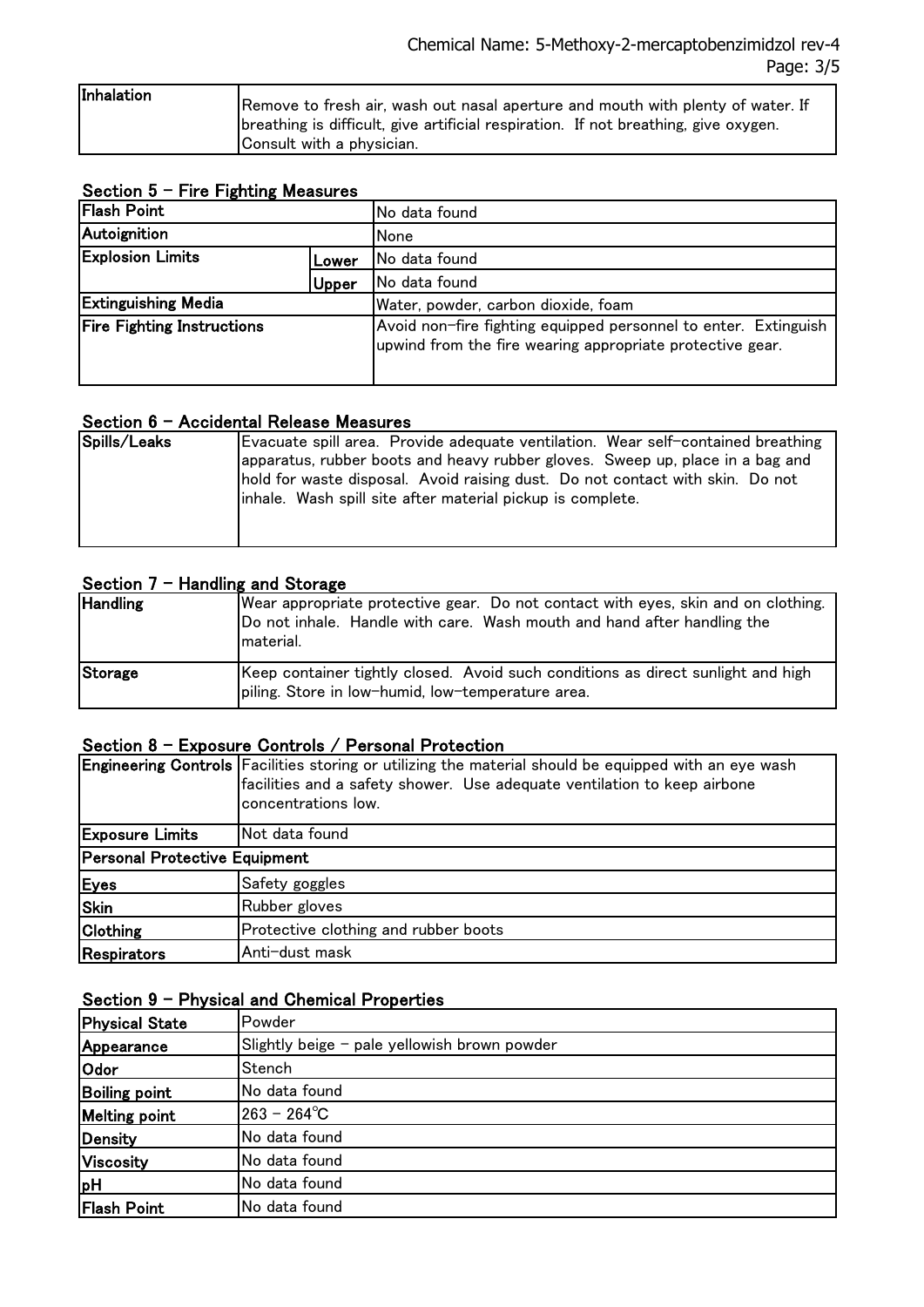| Autoignition         | <b>INo data found</b> |
|----------------------|-----------------------|
| Explosibility        | <b>INo data found</b> |
| Vapor Pressure       | <b>INo data found</b> |
| <b>Vapor Density</b> | No data found         |
| <b>Solubility</b>    | Insoluble in water    |

#### Section 10 - Stability and Reactivity

| <b>Stability</b>                     | Stable under normal temperatures and conditions                     |
|--------------------------------------|---------------------------------------------------------------------|
| Conditions to avoid                  | Direct sunlight, high temperature, high humidity and<br>high piling |
| Incompatibilites with Other Material | <b>Strong oxidizing agents</b>                                      |
| Hazardous Decomposition Products     | Toxic gases of carbon monoxide, nitrogen oxides,<br>letc.           |
| Hazardous Polymerization             | Will not occur                                                      |

# Section 11 - Toxicological Information

| <b>RTECS#</b>        | No data found |
|----------------------|---------------|
| LD50/LC50            | No data found |
| Carcinogenicity      | No data found |
| Mutagenicity         | No data found |
| Reproductive Effects | No data found |
| Teratogencity        | No data found |
| Immunology           | No data found |
| Irritation           | No data found |

# Section 12 - Ecological Information

| Ecotoxicity                   | 'No<br>tound<br>data |
|-------------------------------|----------------------|
| <b>Environmental Standard</b> | No.<br>tound<br>data |

#### Section 13 - Disposal Consideration

| Disposal Method | Federal (national), state or local laws and regulations will determine the<br>proper waste disposal method. |
|-----------------|-------------------------------------------------------------------------------------------------------------|
| Regulations     | Federal (national), state or local laws and regulations                                                     |

#### Section 14 - Transport Information

| <b>Shipping Name</b> | Not applicable |
|----------------------|----------------|
| <b>Hazard Class</b>  | Not applicable |
| UN#                  | Not applicable |
| <b>Packing Group</b> | Not applicable |

# Section  $15$  - Regulatory Information

| <b>United States</b> | <b>TSCA</b>       | <b>INo data found</b>                                                                                                          |
|----------------------|-------------------|--------------------------------------------------------------------------------------------------------------------------------|
| <b>IEC</b>           | <b>IEINECS</b>    | 1253-326-2                                                                                                                     |
|                      | <b>R</b> Pharases | R36/37/38 Irritating to eyes, respiratiry system and skin.                                                                     |
|                      | IS Pharases       | S26 In case of contact with eyes, rinse immediately with plenty<br>of water and seek medical advice. S37 Wear suitable gloves. |
| lCanada              | IWHMIS            | No data found                                                                                                                  |